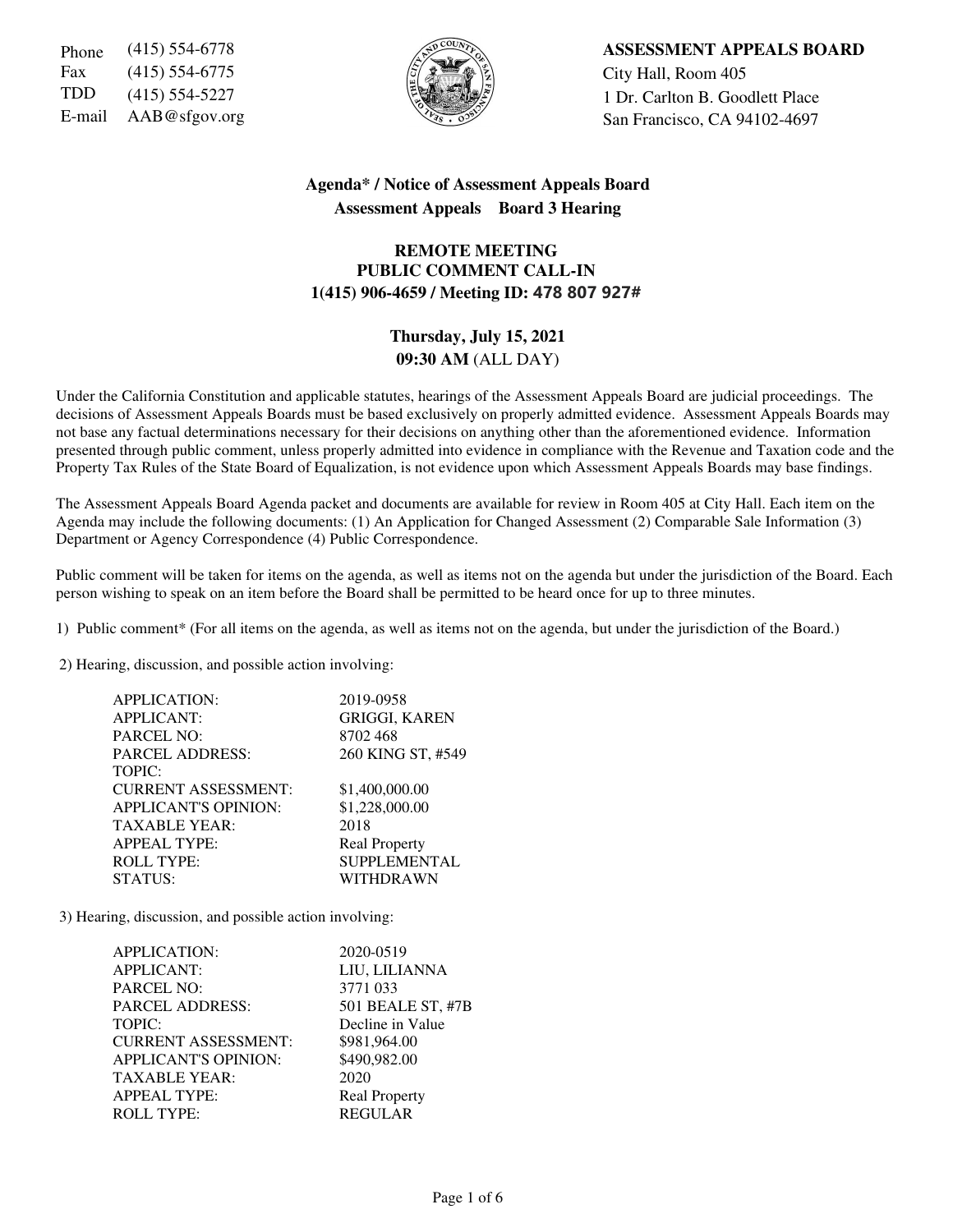Fax (415) 554-6775  $\left(\frac{5}{6}\right)\left(\frac{1}{6}\right)$   $\left(\frac{1}{6}\right)\left(\frac{1}{6}\right)$  City Hall, Room 405



## Phone (415) 554-6778 **ASSESSMENT APPEALS BOARD**

TDD (415) 554-5227  $\begin{matrix} \begin{matrix} 2 & 3 \end{matrix} & \begin{matrix} 3 & 2 \end{matrix} & \begin{matrix} 4 & 5 \end{matrix} & \begin{matrix} 5 & 4 \end{matrix} & \begin{matrix} 5 & 4 \end{matrix} & \begin{matrix} 5 & 4 \end{matrix} & \begin{matrix} 5 & 4 \end{matrix} & \begin{matrix} 5 & 4 \end{matrix} & \begin{matrix} 5 & 4 \end{matrix} & \begin{matrix} 5 & 4 \end{matrix} & \begin{matrix} 5 & 4 \end{matrix} & \begin{matrix} 5 & 4 \end{matrix} & \begin{matrix$ E-mail AAB@sfgov.org San Francisco, CA 94102-4697

4) Hearing, discussion, and possible action involving:

| APPLICATION:                | 2020-0579                            |
|-----------------------------|--------------------------------------|
| <b>APPLICANT:</b>           | <b>PANCHAL HARISH &amp; PARULBEN</b> |
| PARCEL NO:                  | 3765434                              |
| <b>PARCEL ADDRESS:</b>      | 401 HARRISON ST, #6G                 |
| TOPIC:                      | Decline in Value                     |
| <b>CURRENT ASSESSMENT:</b>  | \$998,580.00                         |
| <b>APPLICANT'S OPINION:</b> | \$499,290.00                         |
| <b>TAXABLE YEAR:</b>        | 2020                                 |
| <b>APPEAL TYPE:</b>         | <b>Real Property</b>                 |
| <b>ROLL TYPE:</b>           | <b>REGULAR</b>                       |
| STATUS:                     | WITHDRAWN                            |

5) Hearing, discussion, and possible action involving:

| APPLICATION:                | 2020-0644            |
|-----------------------------|----------------------|
| <b>APPLICANT:</b>           | <b>SCOHY, EBU</b>    |
| <b>PARCEL NO:</b>           | 3789A003             |
| <b>PARCEL ADDRESS:</b>      | 72 TOWNSEND ST, #302 |
| TOPIC:                      | Decline in Value     |
| <b>CURRENT ASSESSMENT:</b>  | \$1,568,440.00       |
| <b>APPLICANT'S OPINION:</b> | \$1,020,000.00       |
| <b>TAXABLE YEAR:</b>        | 2020                 |
| <b>APPEAL TYPE:</b>         | <b>Real Property</b> |
| <b>ROLL TYPE:</b>           | <b>REGULAR</b>       |
| STATUS:                     | WITHDRAWN            |

6) Hearing, discussion, and possible action involving:

| APPLICATION:                | 2020-0655             |
|-----------------------------|-----------------------|
| <b>APPLICANT:</b>           | <b>FELDHAUS, CARL</b> |
| <b>PARCEL NO:</b>           | 3581 121              |
| <b>PARCEL ADDRESS:</b>      | 3974 18TH ST          |
| TOPIC:                      | Decline in Value      |
| <b>CURRENT ASSESSMENT:</b>  | \$1,817,510.00        |
| <b>APPLICANT'S OPINION:</b> | \$1,181,000.00        |
| <b>TAXABLE YEAR:</b>        | 2020                  |
| <b>APPEAL TYPE:</b>         | <b>Real Property</b>  |
| <b>ROLL TYPE:</b>           | <b>REGULAR</b>        |

7) Hearing, discussion, and possible action involving:

| APPLICATION:                | 2020-0897            |
|-----------------------------|----------------------|
| <b>APPLICANT:</b>           | FARRELL, DAVID       |
| <b>PARCEL NO:</b>           | 7331 217             |
| <b>PARCEL ADDRESS:</b>      | 103 SUMMIT, #103     |
| TOPIC:                      | Decline in Value     |
| <b>CURRENT ASSESSMENT:</b>  | \$1,612,620.00       |
| <b>APPLICANT'S OPINION:</b> | \$1,500,000.00       |
| <b>TAXABLE YEAR:</b>        | 2020                 |
| <b>APPEAL TYPE:</b>         | <b>Real Property</b> |
| <b>ROLL TYPE:</b>           | <b>REGULAR</b>       |
| STATUS:                     | WITHDRAWN            |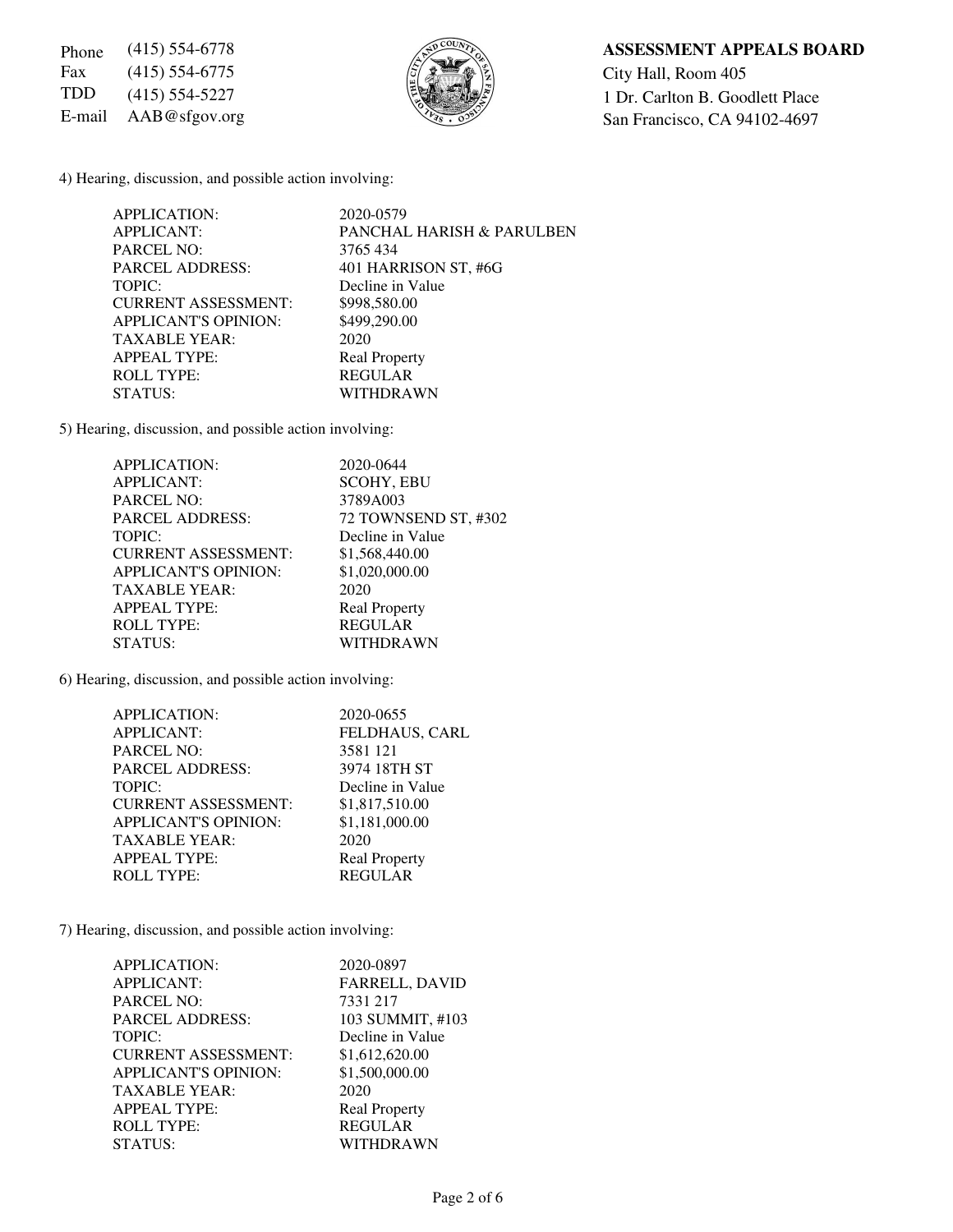Fax (415) 554-6775  $\left(\frac{5}{6}\right)\left(\frac{1}{6}\right)$   $\left(\frac{1}{6}\right)\left(\frac{1}{6}\right)$  City Hall, Room 405



## Phone (415) 554-6778 **ASSESSMENT APPEALS BOARD**

TDD (415) 554-5227  $\begin{matrix} 1 \end{matrix}$  Dr. Carlton B. Goodlett Place<br>E-mail AAB@sfgov.org San Francisco, CA 94102-4697 E-mail AAB@sfgov.org San Francisco, CA 94102-4697

8) Hearing, discussion, and possible action involving:

| APPLICATION:                | 2020-1017                                     |
|-----------------------------|-----------------------------------------------|
| <b>APPLICANT:</b>           | <b>JIANG, CHUNYING</b>                        |
| <b>PARCEL NO:</b>           | 4591C497                                      |
| <b>PARCEL ADDRESS:</b>      | 555 INNES AVE, #308                           |
| TOPIC:                      | Base Year/Change in Ownership-Incorrect Value |
| <b>CURRENT ASSESSMENT:</b>  | \$580,000.00                                  |
| <b>APPLICANT'S OPINION:</b> | \$560,000.00                                  |
| <b>TAXABLE YEAR:</b>        | 2020                                          |
| <b>APPEAL TYPE:</b>         | <b>Real Property</b>                          |
| <b>ROLL TYPE:</b>           | <b>BASE YEAR</b>                              |
| STATUS:                     | WITHDRAWN                                     |

9) Hearing, discussion, and possible action involving:

| APPLICATION:                | 2020-1033            |
|-----------------------------|----------------------|
| <b>APPLICANT:</b>           | HSIEH, DEBORAH       |
| <b>PARCEL NO:</b>           | 0854 127             |
| <b>PARCEL ADDRESS:</b>      | 55 PAGE ST, #812     |
| TOPIC:                      | Decline in Value     |
| <b>CURRENT ASSESSMENT:</b>  | \$1,515,402.00       |
| <b>APPLICANT'S OPINION:</b> | \$1,200,000.00       |
| <b>TAXABLE YEAR:</b>        | 2020                 |
| <b>APPEAL TYPE:</b>         | <b>Real Property</b> |
| <b>ROLL TYPE:</b>           | <b>REGULAR</b>       |

10) Hearing, discussion, and possible action involving:

| APPLICATION:                | 2020-1069                       |
|-----------------------------|---------------------------------|
| <b>APPLICANT:</b>           | 1000 CHANNEL STRET SF OWNER LLC |
| PARCEL NO:                  | 8715021                         |
| <b>PARCEL ADDRESS:</b>      | 1000 3RD ST, #303               |
| TOPIC:                      | Decline in Value                |
| <b>CURRENT ASSESSMENT:</b>  | \$995,585.00                    |
| <b>APPLICANT'S OPINION:</b> | \$497,000.00                    |
| <b>TAXABLE YEAR:</b>        | 2020                            |
| <b>APPEAL TYPE:</b>         | <b>Real Property</b>            |
| <b>ROLL TYPE:</b>           | <b>REGULAR</b>                  |
| STATUS:                     | <b>WITHDRAWN</b>                |
|                             |                                 |

11) Hearing, discussion, and possible action involving:

| APPLICATION:               | 2020-1077                      |
|----------------------------|--------------------------------|
| <b>APPLICANT:</b>          | <b>SHAMI FAMILY 1993 TRUST</b> |
| <b>PARCEL NO:</b>          | 4038 009                       |
| <b>PARCEL ADDRESS:</b>     | 1200 19TH ST                   |
| TOPIC:                     | Decline in Value               |
| <b>CURRENT ASSESSMENT:</b> | \$2,255,729.00                 |
| APPLICANT'S OPINION:       | \$1,623,021.00                 |
| <b>TAXABLE YEAR:</b>       | 2020                           |
| <b>APPEAL TYPE:</b>        | <b>Real Property</b>           |
| ROLL TYPE:                 | <b>REGULAR</b>                 |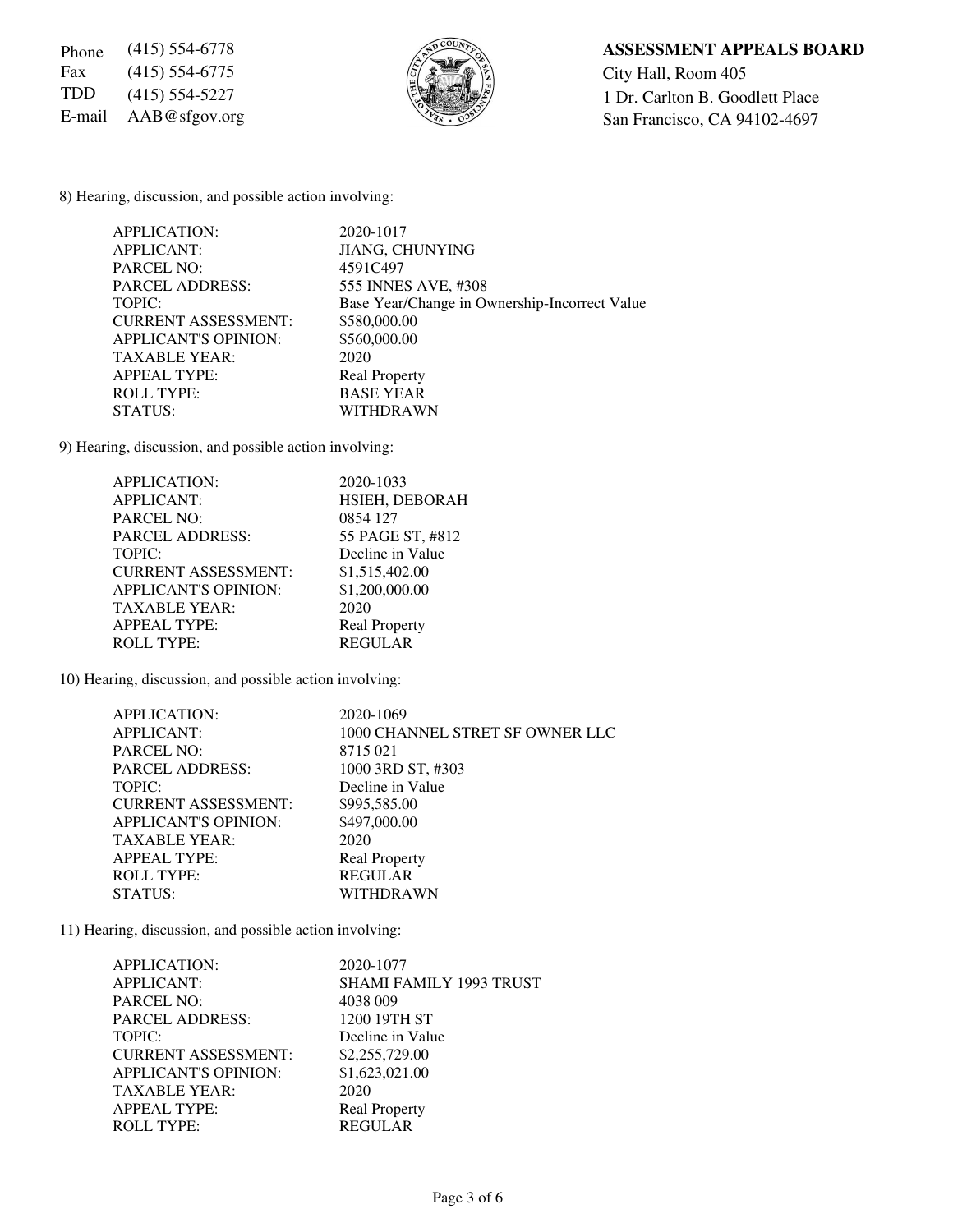Fax (415) 554-6775  $\left|\frac{5}{2}\right| \times \left|\frac{8}{2}\right|$  City Hall, Room 405



Phone (415) 554-6778 **ASSESSMENT APPEALS BOARD** TDD  $(415)$  554-5227  $\left\{\begin{matrix} \sqrt{2} & \sqrt{2} \\ \sqrt{2} & \sqrt{2} \end{matrix}\right\}$  1 Dr. Carlton B. Goodlett Place E-mail  $AAB@sfgov.org$  San Francisco, CA 94102-4697

## **KNOW YOUR RIGHTS UNDER THE SUNSHINE ORDINANCE**

Government's duty is to serve the public, reaching its decision in full view of the public. Commissions, boards, councils and other agencies of the City and County exist to conduct the people's business. This ordinance assures that deliberations are conducted before the people and the City operations are open to the people's review.

For more information on your rights under the Sunshine Ordinance (San Francisco Administrative Code, Chapter 67) or to report a violation of the ordinance, contact by mail Sunshine Ordinance Task Force, 1 Dr. Carlton B. Goodlett Place, Room 244, San Francisco, CA 94102-4689; by phone at 415.554.7724, by fax at 415.554.5163, or by e-mail at sotf@sfgov.org.

Citizens may obtain a free copy of the Sunshine Ordinance by printing the San Francisco Administrative Code, Chapter 67 on the Internet, at http://www.sfgov.org/sunshine/

### **Ethics Requirements**

Individuals and entities that influence or attempt to influence local legislative or administrative action may be required by the San Francisco Lobbyist Ordinance [SF Campaign & Governmental Conduct Code § 2.100] to register and report lobbying activity. For more information about the Lobbyist Ordinance, please contact the San Francisco Ethics Commission at 25 Van Ness Avenue, Suite 220, San Francisco, CA 94102; telephone (415) 252-3100; fax (415) 252- 3112; Web Site www.sfgov.org/ethics.

Under Campaign and Governmental Conduct Code, Section 1.127, no person or entity with a financial interest in a land use matter pending before the Board of Appeals, Board of Supervisors, Building Inspection Commission, Commission on Community Investment and Infrastructure, Historic Preservation Commission, Planning Commission, Port Commission, or the Treasure Island Development Authority Board of Directors, may make a campaign contribution to a member of the Board of Supervisors, the Mayor, the City Attorney, or a candidate for any of those offices, from the date the land use matter commenced until 12 months after the board or commission has made a final decision, or any appeal to another City agency from that decision has been resolved. For more information about this restriction, visit sfethics.org.

### **Disability Access**

To request sign language interpreters, readers, large print agendas or other accommodations, please contact (415) 554- 5184 or (415) 554-5227 (TTY). Requests made at least 48 hours in advance of the meeting will help to ensure availability.

### **Cell Phones, Pagers and Similar Sound-Producing Electronic Devices**

The ringing of and use of cell phones, pagers and similar sound-producing electronic devices are prohibited at this meeting. Please be advised that the Chair may order the removal from the meeting room of any person(s) responsible for the ringing or use of a cell phone, pager, or other similar sound-producing electronic devices. (Chapter 67A of the San Francisco Administrative Code)

#### **Language Interpreters**

Requests must be received at least 48 hours in advance of a meeting to help ensure availability. Contact Wilson Ng or Arthur Khoo at (415) 554-5184.

AVISO EN ESPAÑOL: La solicitud para un traductor debe recibirse antes de mediodía de el viernes anterior a la reunion. Llame Wilson Ng or Arthur Khoo at (415) 554-5184.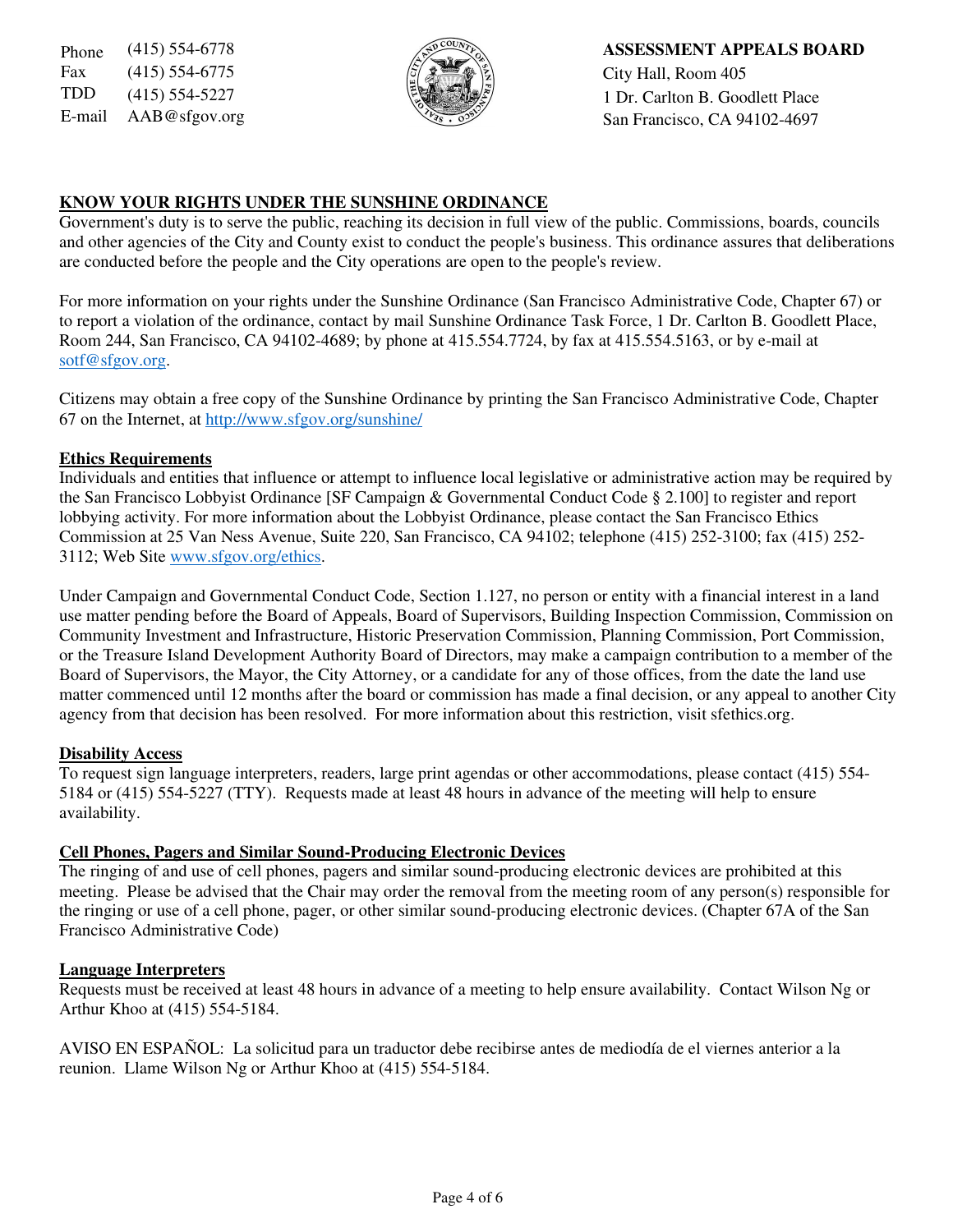Fax (415) 554-6775  $\left|\frac{5}{2}\right| \left|\frac{2}{2}\right|$  City Hall, Room 405



Phone (415) 554-6778 **ASSESSMENT APPEALS BOARD** TDD (415) 554-5227  $\left\{\begin{matrix} 2 & 3 \\ 4 & 5 \end{matrix}\right\}$  1 Dr. Carlton B. Goodlett Place E-mail AAB@sfgov.org San Francisco, CA 94102-4697

PAUNAWA: Ang mga kahilingan ay kailangang matanggap sa loob ng 48 oras bago mag miting upang matiyak na matutugunan ang mga hiling. Mangyaring tumawag kay sa (415) 554-5184.

翻譯 必須在會議前最少四十八小時提出要求 請電 (415) 554-7719

**More Information: English | 中文 | Español | Filipino** 

\* Public comment will be taken on every item on the agenda.